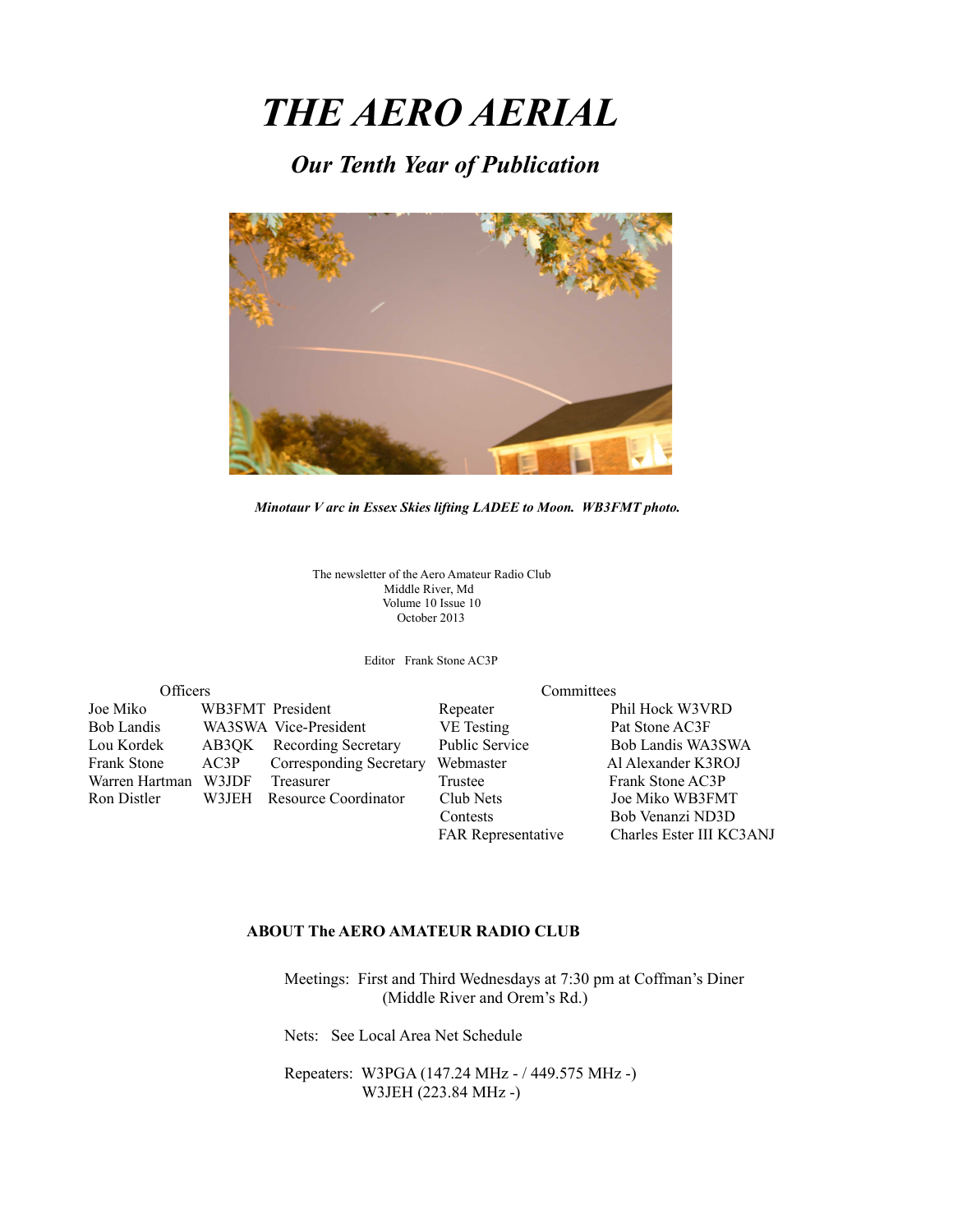### **LOCAL AREA NETS**

### **Day Time Frequency (MHz) NET NAME**

| Daily      | $9 - 10$ am       | 147.33  | <b>ORIOLE</b> Net                |
|------------|-------------------|---------|----------------------------------|
| Daily      | 6 pm              | 3.820   | Maryland Emergency Phone Net     |
| Daily      | $6:30 - 7$ pm     | 146.670 | <b>Baltimore Traffic Net</b>     |
| Daily      | 7 pm and 10 pm    | 3.643   | Maryland/DC/Delaware Traffic Net |
| $2nd$ Tues | $7:30 \text{ pm}$ | 146.670 | Baltimore County RACES Net       |
| $2nd$ Wed. | 8 pm              | 28.445  | <b>AERO ARC Net</b>              |
| $4th$ Wed  | 8 pm              | 147.240 | <b>AERO ARC Net</b>              |
| $5th$ Wed. | 8 pm              | 449.575 | <b>AERO ARC Net</b>              |

## **AERO NET REPORT**

#### **28.445 MHz: WB3FMT(NCS) W3JEH W3VRD AC3P/m AC3F/m**

#### **147.24 MHz: WB3FMT(NCS) KA3VAE W3JEH AC3P KB3EK**

**50.240 MHz: WB3FMT(NCS) W3JEH AC3P/m KB3VAE (Blue Moon)**

## **Station Activities**

Congratulations to **AC3F** for racking up 37 ribbons at the Maryland State Fair including a 1<sup>st</sup> place Blue Ribbon for her crab soup. **W3JDF** is a member of the Glenn L Martin Aviation Museum. **AC3P** snagged a Sydney Australia QSO on 10 meters while operating mobile in Oakland, MD running 50 watts to a whip but unable to make the club 10 meter net from there the next evening. **W3JEH** is sporting a new antenna.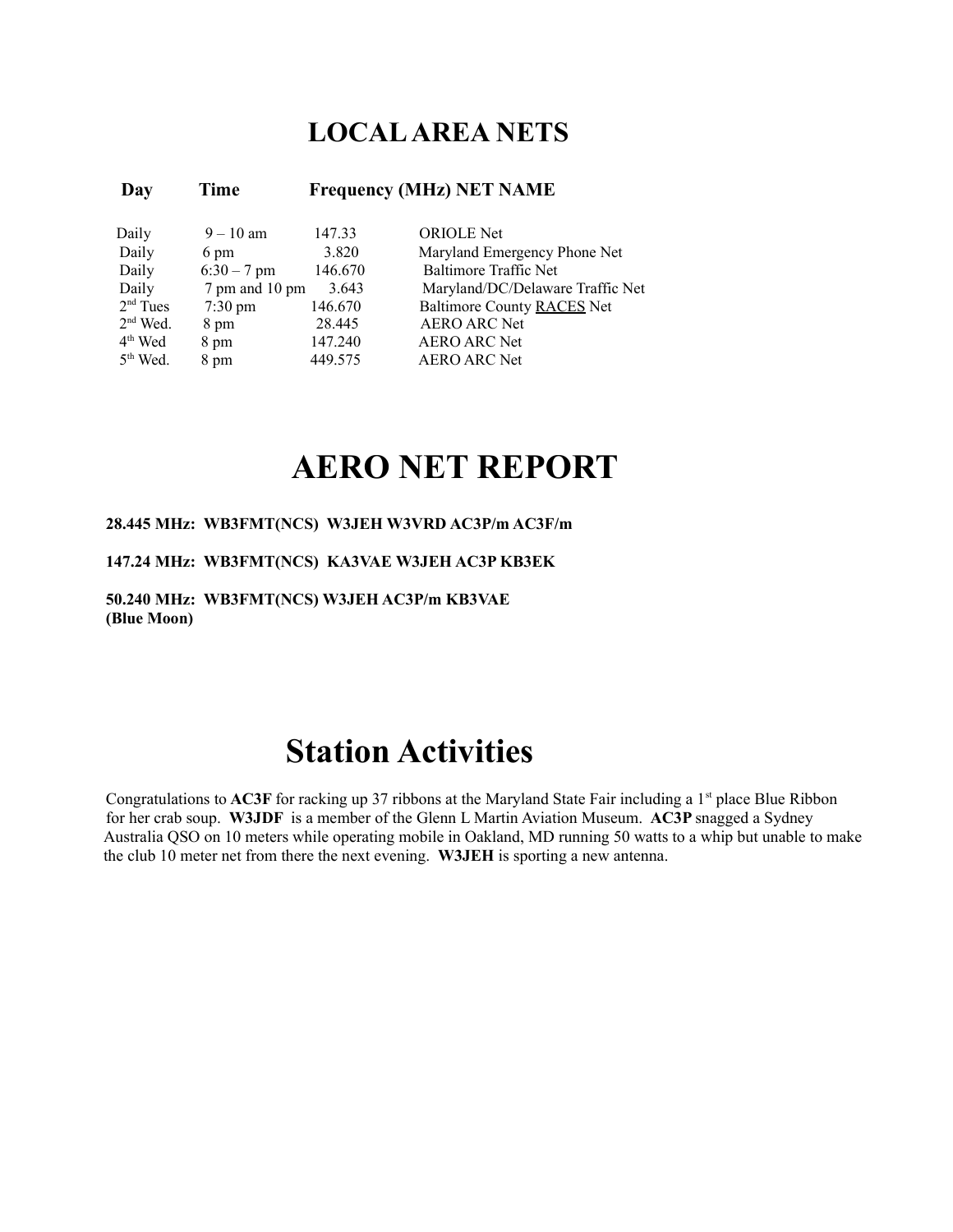### **Bernie Ulbrich K3CXC SK**



It is with great sadness that we report the passing of longtime Aero Member, Bernie Ulbrich, K3CXC.

Bernie's wife, Gerrie notified Ron that Bernie passed away last week in Sarasota, Fla. from a cancer that was discovered two weeks previously.

Bernie had been a club member for more than 50 years. He was retired from the state government and had moved to Florida just a few years ago. We would occasionally hear him on the 2 meter repeater when he was visiting the area.

We extend our sincere condolences to Gerrie and the family.

## **Repeater Ups and Down**

A series of late summer storms on September 12th caused a power failure which disabled the 2 meter repeater while the 440 machine remained in operation.

At the same time Ron W3JEH reported that the 222 MHz repeater antenna has been replaced and the machine is back on the air.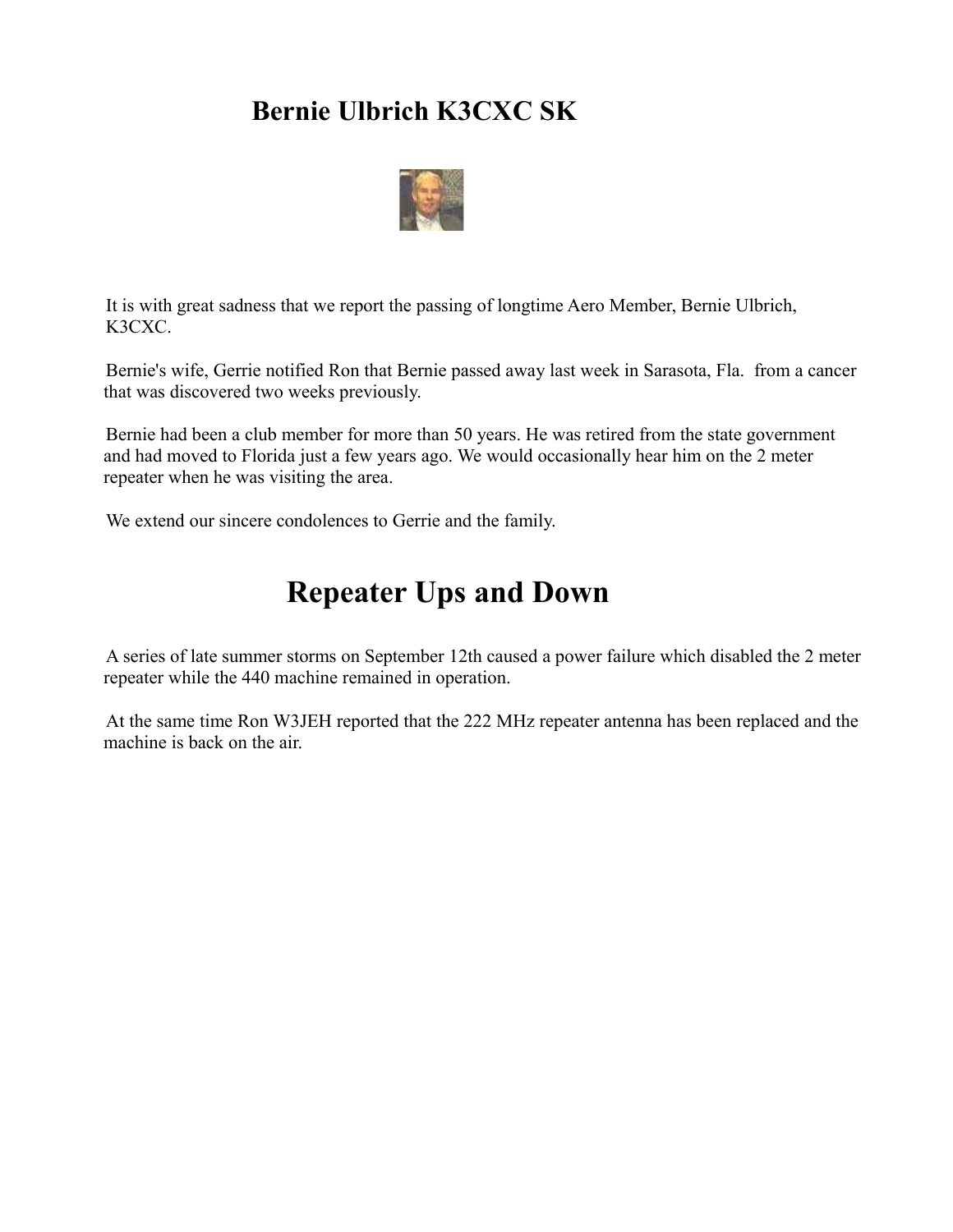## **To The Moon**





 *View from Ocean City, Md. By AB3QK Mt. Essex Observatory photo by WB3FMT mith reflection off Atlantic Ocean* sporting spikes and long exhaust trail

On September  $6<sup>th</sup>$  at 11:27 p.m., NASA launched a lunar probe named LADEE from Wallops Island, Va., the first ever moonshot from that location. The plume from the Minotaur V launch vehicle could be seen up and down the East Coast and as western PA and NY.

Aero members were ready for the launch. Joe WB3FMT and Frank AC3P were at the "Mt. Essex Observatory Middlesex Complex" to record the event. Lou AB3QK was strategically positioned in Ocean City watch the liftoff.

The launch of LADEE gives incentive to the Aero ARC's upcoming moon-bounce project.

*Ed Note: The next Wallops Is. Launch is September 18th at approx. 10:30 am of a supply capsule to the International Space Station.*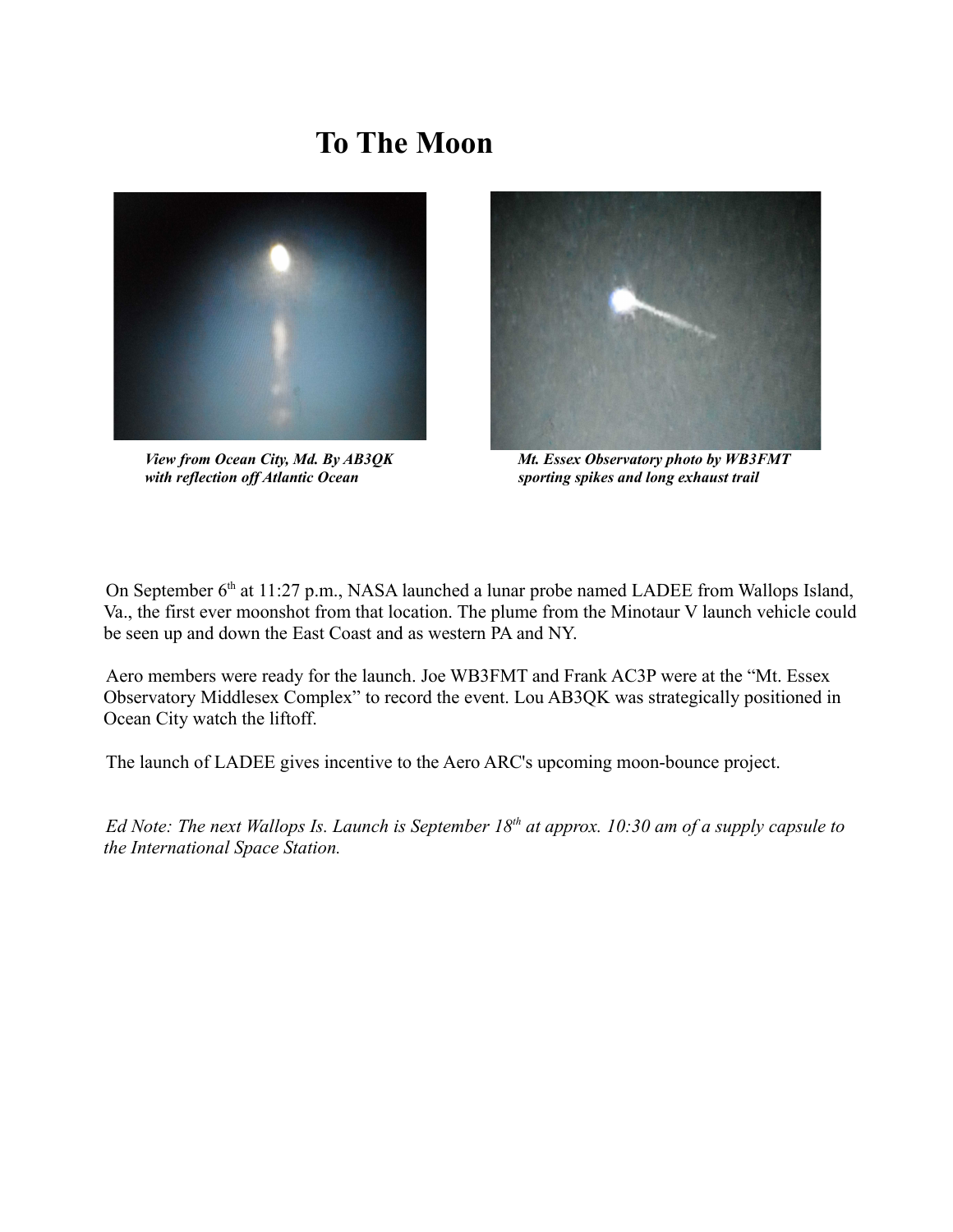### **From T-MARC**

#### August 2013

Applications in Process:

- N3JDR Received Application for Coordination for UHF pair at Braddock Heights, Md. Sent Notice of Proposed Coordination to neighboring coordination groups. Objection received. Alternate pair submitted to neighboring coordination groups. Sent Construction Coordination for 444.3500+.
- AE4ML Received Application for Coordination for UHF pair at Madison, Va. Sent Notice of Proposed Coordination to neighboring coordination groups. Sent Construction Coordination for 442.5750+.
- W4ALT Received application for re-location of 443.5500+ in Lewes, Delaware Sent Notice of Proposed Coordination to neighboring coordination groups.

Sent revised coordination.

Network Engineers Repeater Assoc. Received operational status of 444.0500

at Burtonsville, Md. Sent Final Coordination.

Eastern Panhandle ARC Received application for move of 224.2800- from

Martinsburg, W.Va. to Linden, Va. Sent revised coordination.

K3RIC Received Application for Coordination for 444.0500+ at Salisbury, Md.

 Sent Notice of Proposed Coordination to neighboring coordination groups and co-channel sponsor within TMARC. Sent Construction Coordination for 444.0500+.

#### On Air Status Requests sent to:

| 224.8600- | W3CAM              | Columbia, Md.     |
|-----------|--------------------|-------------------|
| 444.0500+ | K3RIC              | Delmar, Del.      |
| 444.2000+ | K3RIC              | Salisbury, Md.    |
| 448.8250- | KQ4CI              | Ashburn, Va.      |
| 443.0000+ | N <sub>2</sub> IFF | Herndon, Va.      |
| 146.9850- | PHARC              | Moorefield, W.Va. |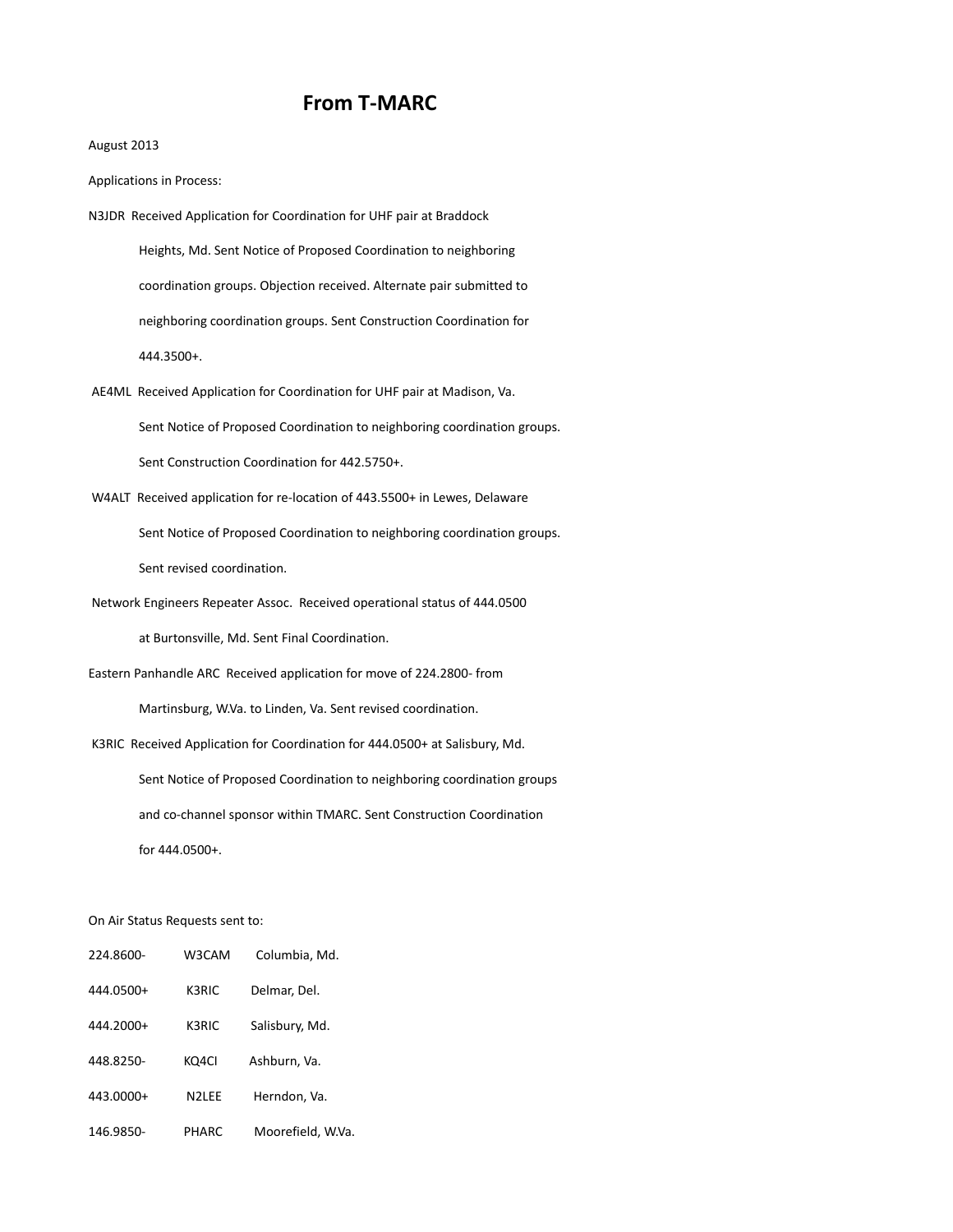| 444.4000+                                                                      | PHARC  | Moorefield, W.Va.   |  |  |
|--------------------------------------------------------------------------------|--------|---------------------|--|--|
| 447.3250-                                                                      | KD8AZC | Moorefield, W.Va.   |  |  |
| 442.4000+                                                                      | K7SOB  | Moorefield, W.Va.   |  |  |
| 447.1750-                                                                      | N3ADV  | Washington, D.C.    |  |  |
|                                                                                |        |                     |  |  |
| Coordinations Withdrawn / Cancelled:                                           |        |                     |  |  |
| 444.0500+                                                                      | K3RIC  | Delmar, Del.        |  |  |
| 444.3500+                                                                      | N3EAQ  | Charles Town, W.Va. |  |  |
| Other:                                                                         |        |                     |  |  |
| Received 1 Notice of Proposed Coordination for a 2 meter pair from South       |        |                     |  |  |
| East Repeater Association.                                                     |        |                     |  |  |
| Received 1 Notice of Proposed Coordination for a 440 pair from South           |        |                     |  |  |
| East Repeater Association.                                                     |        |                     |  |  |
| Received 1 Notice of Proposed Coordination for a 1.2 GHz pair from South       |        |                     |  |  |
| East Repeater Association.                                                     |        |                     |  |  |
| Received 1 Notice of Proposed Coordination for a 2 meter pair from the Western |        |                     |  |  |
| Pa. Repeater Council                                                           |        |                     |  |  |
| Received 1 Notice of Proposed Coordination for 440 pair from the Western       |        |                     |  |  |
| Pa. Repeater Council                                                           |        |                     |  |  |
| Received 2 Notices of Proposed Coordinations for 440 links from the Western    |        |                     |  |  |
| Pa. Repeater Council                                                           |        |                     |  |  |
| Received 1 Notice of Proposed Coordination for a 440 pair from Area Repeater   |        |                     |  |  |
| Coordination Council.                                                          |        |                     |  |  |
|                                                                                |        |                     |  |  |

#### T-MARC

The Mid-Atlantic Repeater Council

[www.tmarc.org](http://www.tmarc.org/)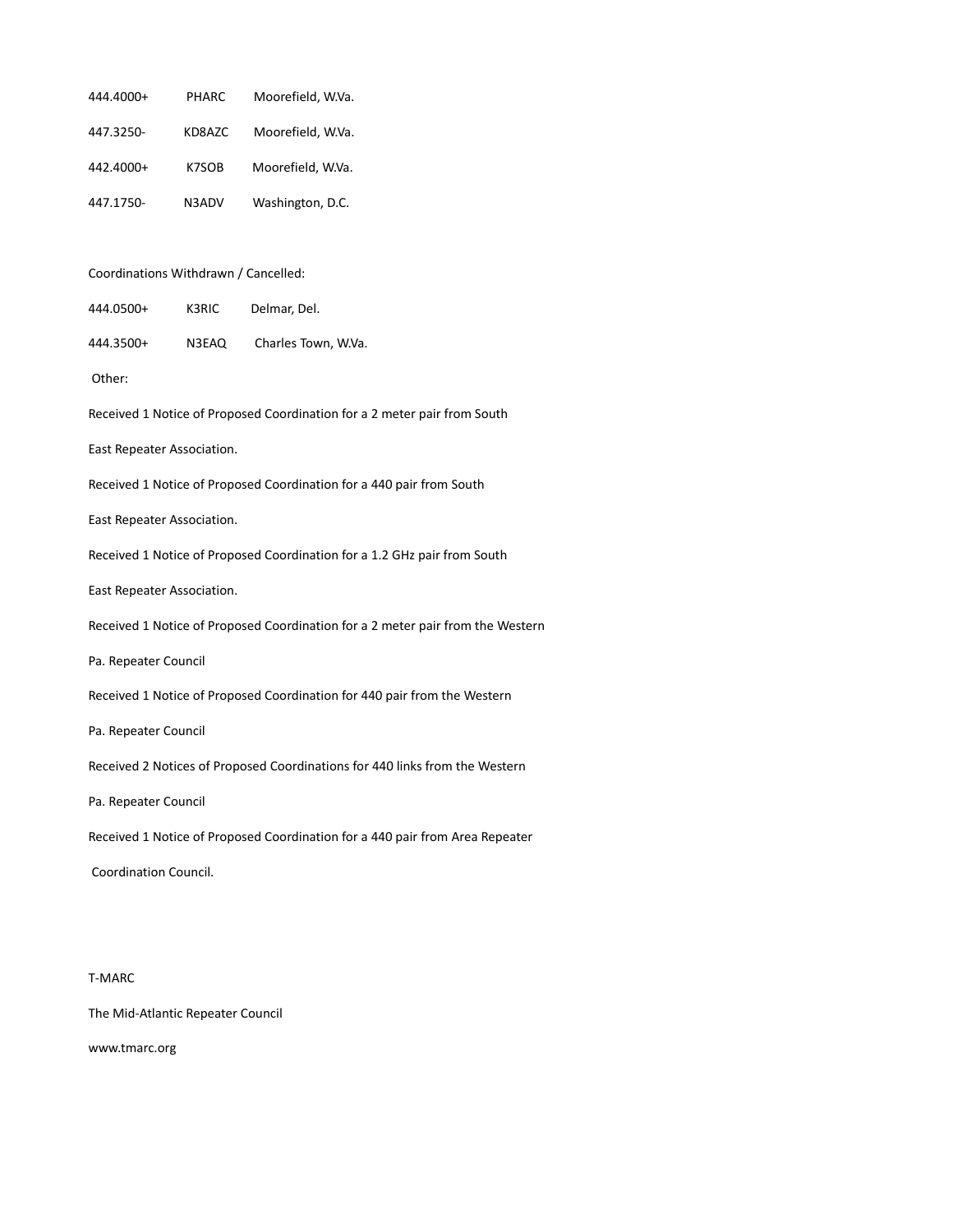## **For amateur radio operators, a way to combine our interest in Radios and Aerospace together.**

----- Original Message ----- From: "Tom Shelton" [<gl1800winger@verizon.net>](mailto:gl1800winger@verizon.net) To:  $\leq$ smcara@mailman.qth.net> Sent: Tuesday, September 03, 2013 10:27 PM Subject: [SMCARA] NASA and JPL need our help...

> NASA's Juno spacecraft will fly past Earth on October 9, 2013 to receive a > gravity assist from our planet, putting it on course for Jupiter. To > celebrate this event, the Juno mission is inviting amateur radio operators > around the world to say "HI" to Juno in a coordinated Morse Code message. > Juno's radio & plasma wave experiment, called Waves, should be able to > detect the message if enough people participate. So please join in, and > help spread the word to fellow amateur radio enthusiasts!  $>$ > Take a look at<http://www.jpl.nasa.gov/hijuno>and click on "How do I > participate?" for more information...  $\geq$ > Tom Shelton, AB3IC  $> (240)$  434-3811

 $\,>$ 

*ED Note: From the diagram on the JPL website, it appears that this event favors the Eastern Hemisphere, although the Mercator Projection shows a path over the U.S. After 20:00 UTC.*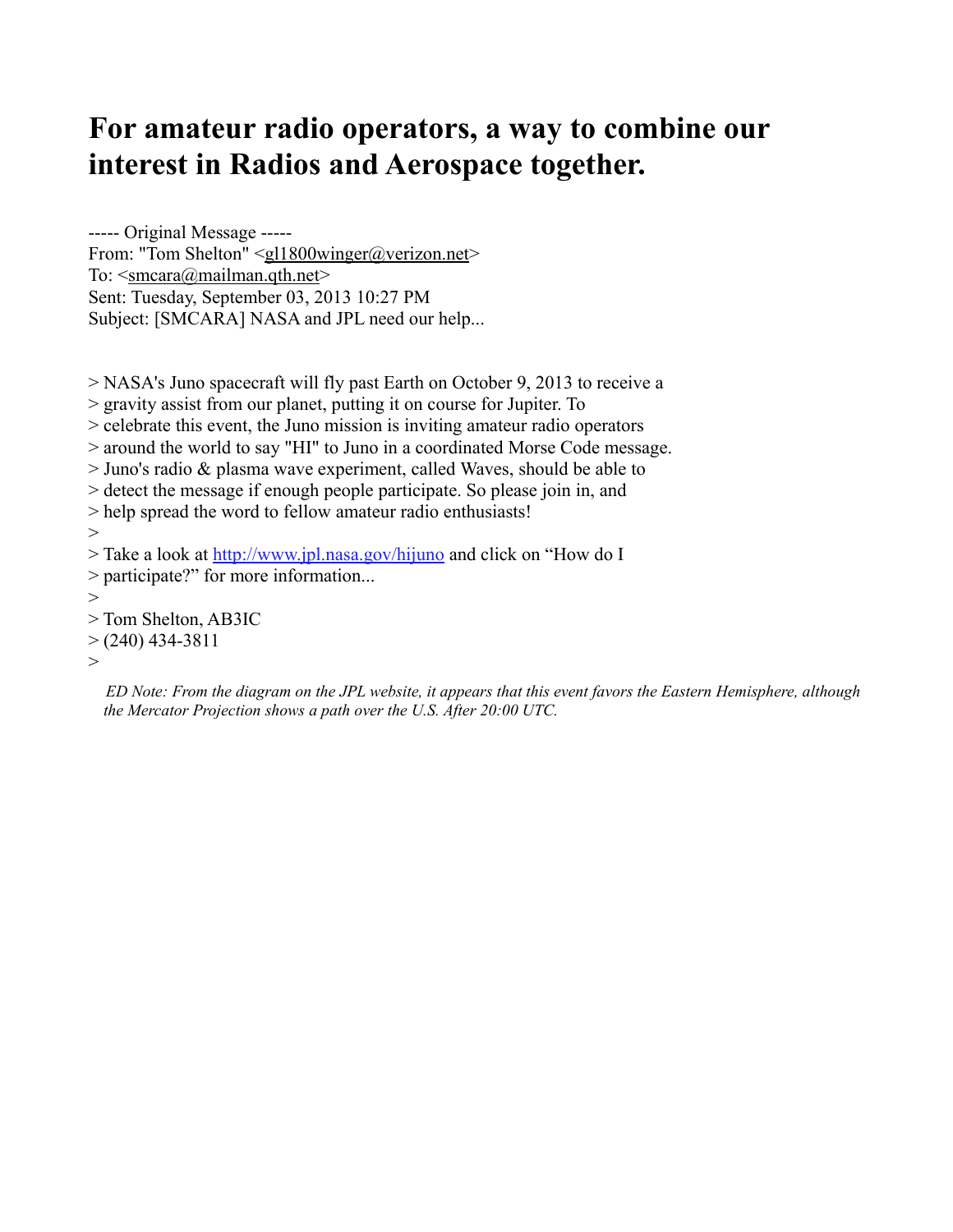### *October Coming Events*

*2 – Meeting at Coffman's 7:30 pm 6 – Carafest Howard County Fairgrounds 9 – 10 Meter Net 28.445 MHz. 8 pm 16 – Meeting at Coffman's 7:30 pm 23 – 2 Meter Net 147.24 MHz. 8 pm 26 – 27 ARRL EME Contest 30 – 70 Cm Net 449.575 MHz*